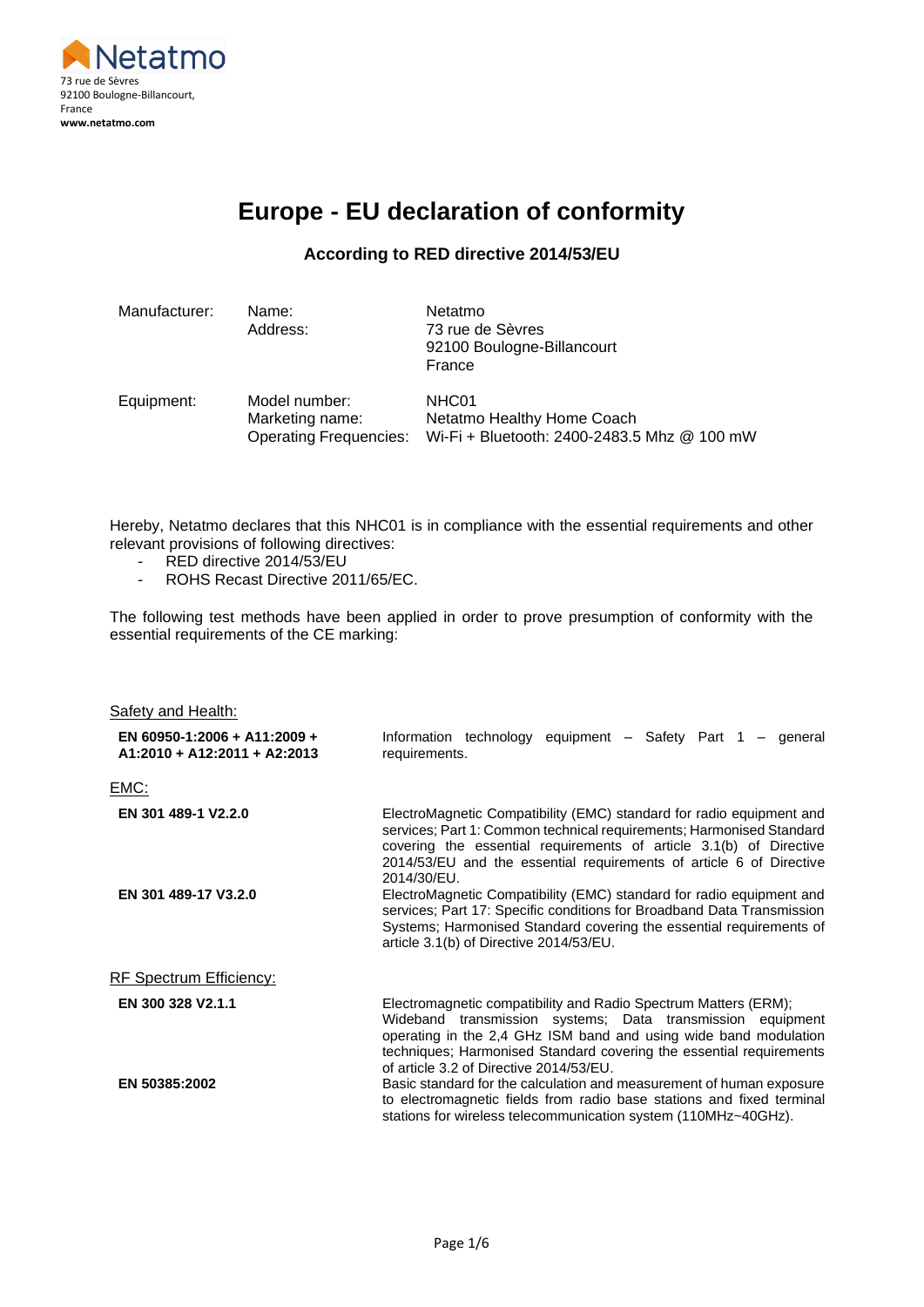

Additional Compliance REACH

 $C \in \mathbb{Z}$ 

**Signed for and on behalf of:** Netatmo Place:<br> **Place:**<br> **Date:**<br> **Date:**<br> **Place:**<br> **Boulogne-Billancourt**<br> **Boulogne-Billancourt Name:** Philippe Citroën<br> **Title:** CEO

**Date**: August 28, 2020 **Title**: CEO

1 hours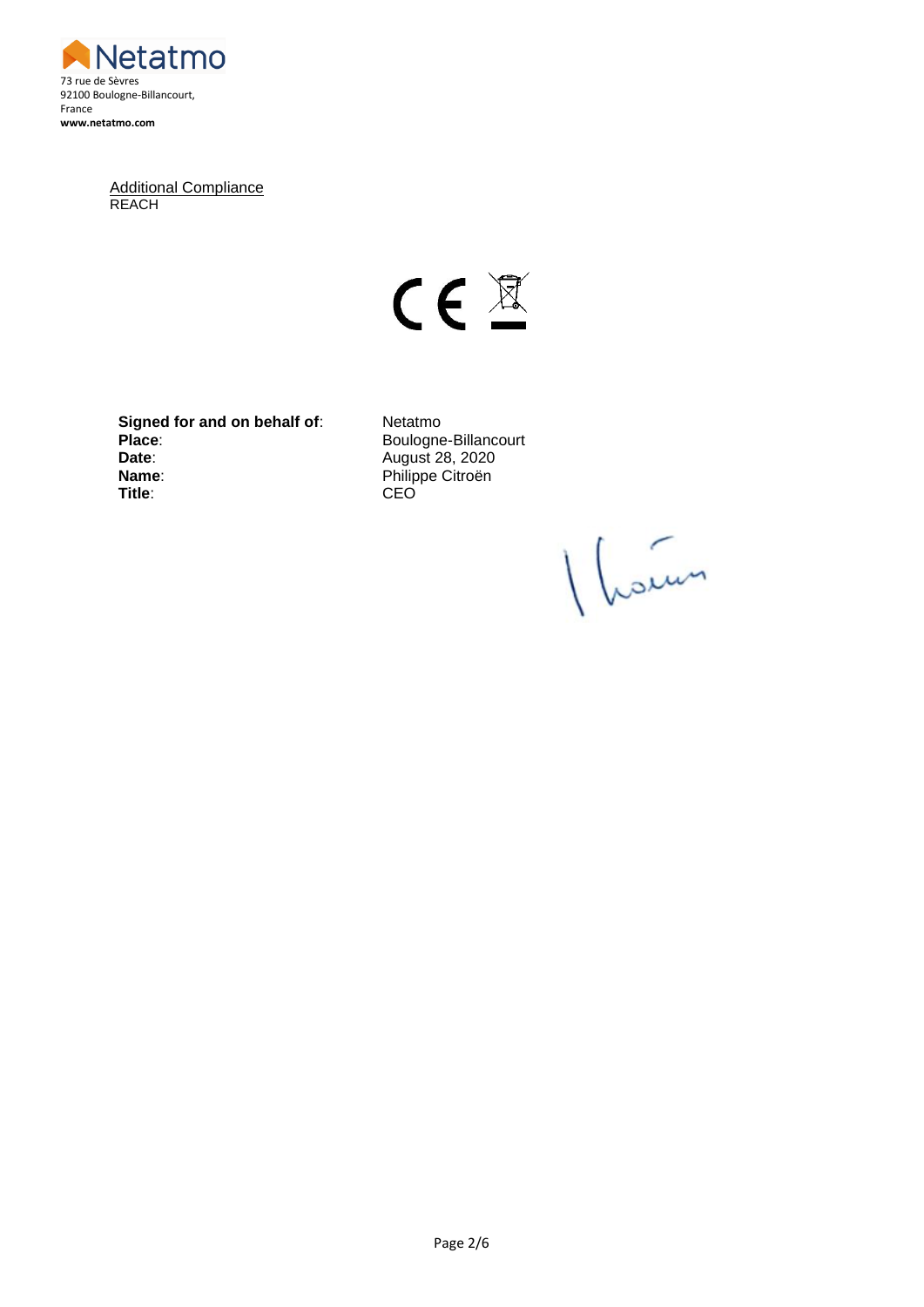

**Česky [Czech]** - Netatmo tímto prohlašuje, že tento NHC01 je ve shodě se základními požadavky a dalšími příslušnými ustanoveními směrnice 2014/53/EU a ROHS 2011/65/ES. Originál EU prohlášení o shodě lze nalézt na http://www.netatmo.com/declaration/nhc.

**Dansk [Danish]** - Undertegnede Netatmo erklærer herved, at følgende udstyr NHC01 overholder de væsentlige krav og øvrige relevante krav i direktiv 2014/53/EU og ROHS 2011/65/EF. Den oprindelige EU-overensstemmelseserklæringen kan findes på http://www.netatmo.com/declaration/nhc.

**Deutsch [German]** - Hiermit erklärt Netatmo, dass sich das Gerät NHC01 in Übereinstimmung mit den grundlegenden Anforderungen und den übrigen einschlägigen Bestimmungen der Richtlinie 2014/53/EU und ROHS 2011/65/EG befindet. Die Original-EU-Konformitätserklärung finden Sie unter http://www.netatmo.com/declaration/nhc.

**Eesti [Estonian]** - Käesolevaga kinnitab Netatmo seadme NHC01 vastavust direktiivi 2014/53/EU ja ROHS 2011/65/EÜ põhinõuetele ja nimetatud direktiivist tulenevatele teistele asjakohastele sätetele. Vastavusdeklaratsiooni tervikteksti saab veebilehelt http://www.netatmo.com/declaration/nhc.

**English** - Hereby, Netatmo declares that this NHC01 is in compliance with the essential requirements and other relevant provisions of Directive 2014/53/EU and ROHS 2011/65/EC. The original EU declaration of conformity may be found at http://www.netatmo.com/declaration/nhc.

**Español [Spanish]** - Por medio de la presente Netatmo declara que el NHC01 cumple con los requisitos esenciales y cualesquiera otras disposiciones aplicables o exigibles de la Directiva 2014/53/EU y ROHS 2011/65/CE. El original de la declaración de conformidad UE se puede encontrar en http://www.netatmo.com/declaration/nhc.

**Ελληνική [Greek]** - Με tην παροyσα Netatmo δηλωνει οtι NHC01 σyμμορφωνεtαι προσ tισ οyσιωδεισ απαιtησεισ και tισ λοιπεσ σxεtικεσ διαtαξεισ tησ οδηγιασ 2014/53/EU και ROHS 2011/65/EK. Μπορείτε να βρείτε ένα αντίγραφο της πλήρους δήλωσης συμμόρφωσης στη διεύθυνση http://www.netatmo.com/declaration/nhc.

**Français [French]** - Par la présente Netatmo déclare que l'appareil NHC01 est conforme aux exigences essentielles et aux autres dispositions pertinentes de la directive 2014/53/EU et ROHS 2011/65/CE. La déclaration de conformité UE originelle est disponible sur http://www.netatmo.com/declaration/nhc.

**Hrvatski [Croatian]** - Ovime, Netatmo izjavljuje da je ovaj NHC01 u skladu s osnovnim zahtjevima i drugim relevantnim odredbama Direktive 2014/53/EU i ROHS 2011/65/EC. Kopija pune Izjave o sukladnosti može se preuzeti na http://www.netatmo.com/declaration/nhc.

**Italiano [Italian]** - Con la presente Netatmo dichiara che questo NHC01 è conforme ai requisiti essenziali ed alle altre disposizioni pertinenti stabilite dalla direttiva 2014/53/EU e ROHS 2011/65/CE. La dichiarazione di conformità UE originale si trova a http://www.netatmo.com/declaration/nhc.

**Latviski [Latvian]** - Ar šo Netatmo deklarē, ka NHC01 atbilst Direktīvas 2014/53/EU un ROHS 2011/65/EK būtiskajām prasībām un citiem ar to saistītajiem noteikumiem. Pilnas atbilstības deklarācijas kopiju var iegūt vietnē http://www.netatmo.com/declaration/nhc.

**Lietuvių [Lithuanian]** - Šiuo Netatmo deklaruoja, kad šis NHC01 atitinka esminius reikalavimus ir kitas 2014/53/EU ir ROHS 2011/65/EB Direktyvos nuostatas. Originali EU atitikties deklaracija yra http://www.netatmo.com/declaration/nhc.

**Nederlands [Dutch]** - Hierbij verklaart Netatmo dat het toestel NHC01 in overeenstemming is met de essentiële eisen en de andere relevante bepalingen van richtlijn 2014/53/EU en ROHS 2011/65/EG. De oorspronkelijke EU-verklaring van overeenstemming is te vinden op http://www.netatmo.com/declaration/nhc.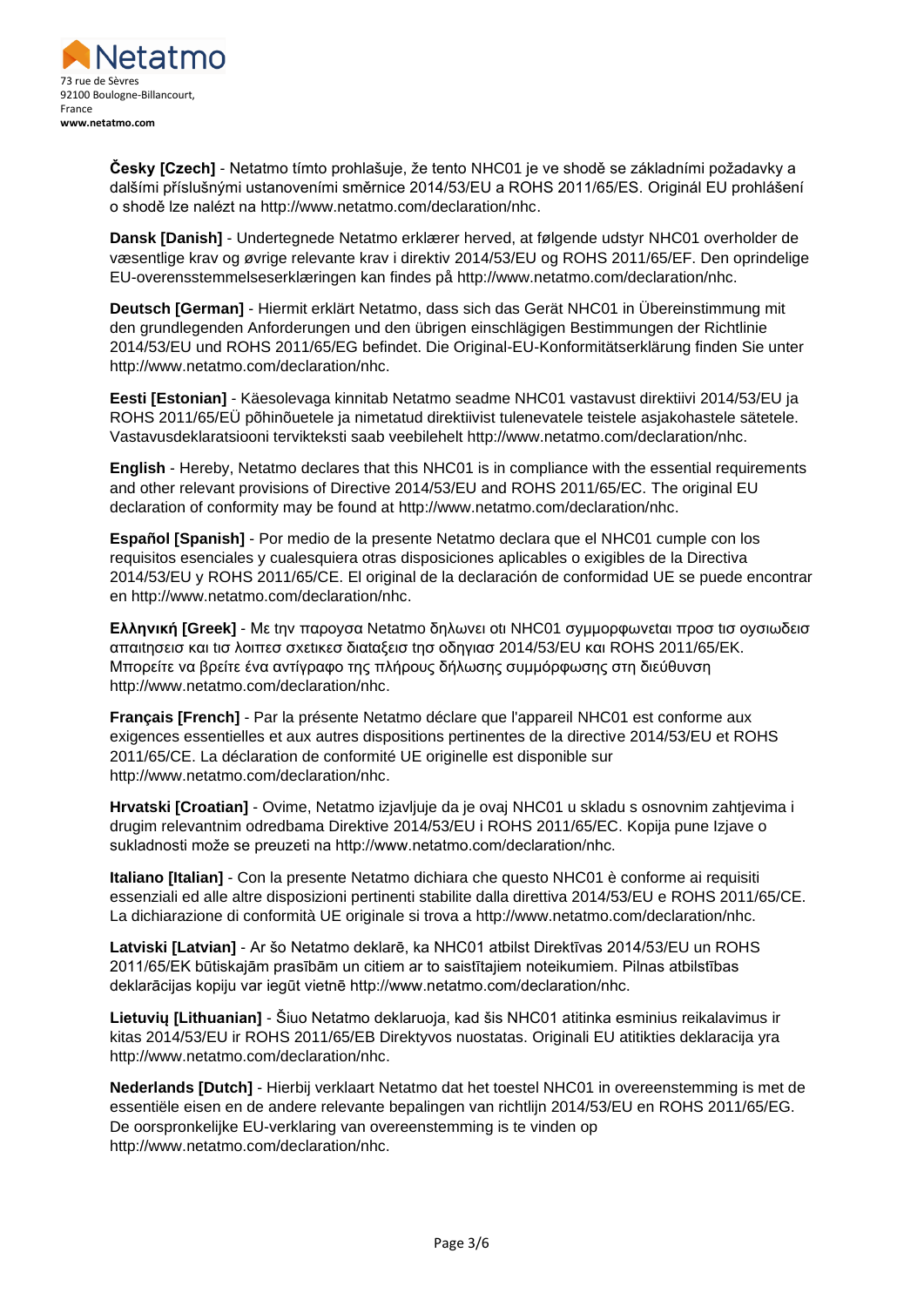

**Malti [Maltese]** - Hawnhekk, Netatmo, jiddikjara li dan NHC01 jikkonforma mal-ħtiġijiet essenzjali u ma provvedimenti oħrajn relevanti li hemm fid-Dirrettiva 2014/53/EU u ROHS 2011/65/EC. Kopja tad-Dikjarazzjoni sħiħa ta 'konformità tista' tinkiseb fuq http://www.netatmo.com/declaration/nhc.

**Magyar [Hungarian]** - Alulírott, Netatmo nyilatkozom, hogy a NHC01 megfelel a vonatkozó alapvetõ követelményeknek és az 2014/53/EU i ROHS 2011/65/EC irányelv egyéb elõírásainak. Az eredeti EU megfelelőségi nyilatkozat megtalálható a http://www.netatmo.com/declaration/nhc oldalon.

**Norsk [Norwegian]** - Erklærer herved Netatmo at dette NHC01 er i samsvar med de grunnleggende krav og øvrige relevante krav i direktiv 2014/53/EU og ROHS 2011/65/EC. En kopi av den fullstendige samsvarserklæringen kan fås ved http://www.netatmo.com/declaration/nhc.

**Polski [Polish]** - Niniejszym Netatmo oświadcza, że NHC01 jest zgodny z zasadniczymi wymogami oraz pozostałymi stosownymi postanowieniami Dyrektywy 2014/53/EU i ROHS 2011/65/EC. Kopię pełnej deklaracji zgodności można pobrać pod adresem http://www.netatmo.com/declaration/nhc.

**Svenska [Swedish]** - Härmed intygar Netatmo att denna NHC01 står I överensstämmelse med de väsentliga egenskapskrav och övriga relevanta bestämmelser som framgår av direktiv 2014/53/EU och ROHS 2011/65/EG. En kopia av hela Konformitetsdeklarationen finns på http://www.netatmo.com/declaration/nhc.

**Português [Portuguese]** - Netatmo declara que este NHC01 está conforme com os requisitos essenciais e outras disposições da Directiva 2014/53/EU e ROHS 2011/65/CE. Uma cópia completa da declaração de conformidade pode ser obtida em http://www.netatmo.com/declaration/nhc.

**Română [Romanian]** - Astfel, Netatmo declară că acest NHC01 este în conformitate cu cerințele esențiale și alte prevederi relevante ale Directivei 2014/53/EU și ROHS anului 2011/65/CE. O copie a declarației de conformitate completă poate fi obținută la http://www.netatmo.com/declaration/nhc.

**Slovensko [Slovenian]** - Netatmo izjavlja, da je ta NHC01 v skladu z bistvenimi zahtevami in ostalimi relevantnimi določili direktive 2014/53/EU in ROHS 2011/65/ES. Kopijo celotne izjave o skladnosti najdete na spletni povezavi http://www.netatmo.com/declaration/nhc.

**Slovensky [Slovak]** - Netatmo týmto vyhlasuje, že NHC01 spĺňa základné požiadavky a všetky príslušné ustanovenia Smernice 2014/53/EU a ROHS 2011/65/ES. Úplné znenie Vyhlásenia o zhode nájdete na webovej stránke http://www.netatmo.com/declaration/nhc.

**Suomi [Finnish]** - Netatmo vakuuttaa täten että NHC01 tyyppinen laite on direktiivin 2014/53/EU ja ROHS 2011/65/EY oleellisten vaatimusten ja sitä koskevien direktiivin muiden ehtojen mukainen. Alkuperäinen EU-vaatimustenmukaisuusvakuutus on osoitteesta http://www.netatmo.com/declaration/nhc.

**Türkçe [Turkish]** - Netatmo, bu NHC01'in 2014/53/EU ve ROHS 2011/65/EC Yönetmeliğinin temel şartlarına ve diğer ilgili hükümlerine uygun olduğunu beyan eder. Tam uygunluk beyanının bir kopyası http://www.netatmo.com/declaration/nhc adresinden edinilebilir.

**български [Bulgarian]** - С настоящото Netatmo декларира, че това NHC01 е в съответствие със съществените изисквания и другите приложими разпоредби на Директива 2014/53/EU и ROHS 2011/65/ЕC. Копие от пълния декларацията за съответствие може да бъде получена на http://www.netatmo.com/declaration/nhc.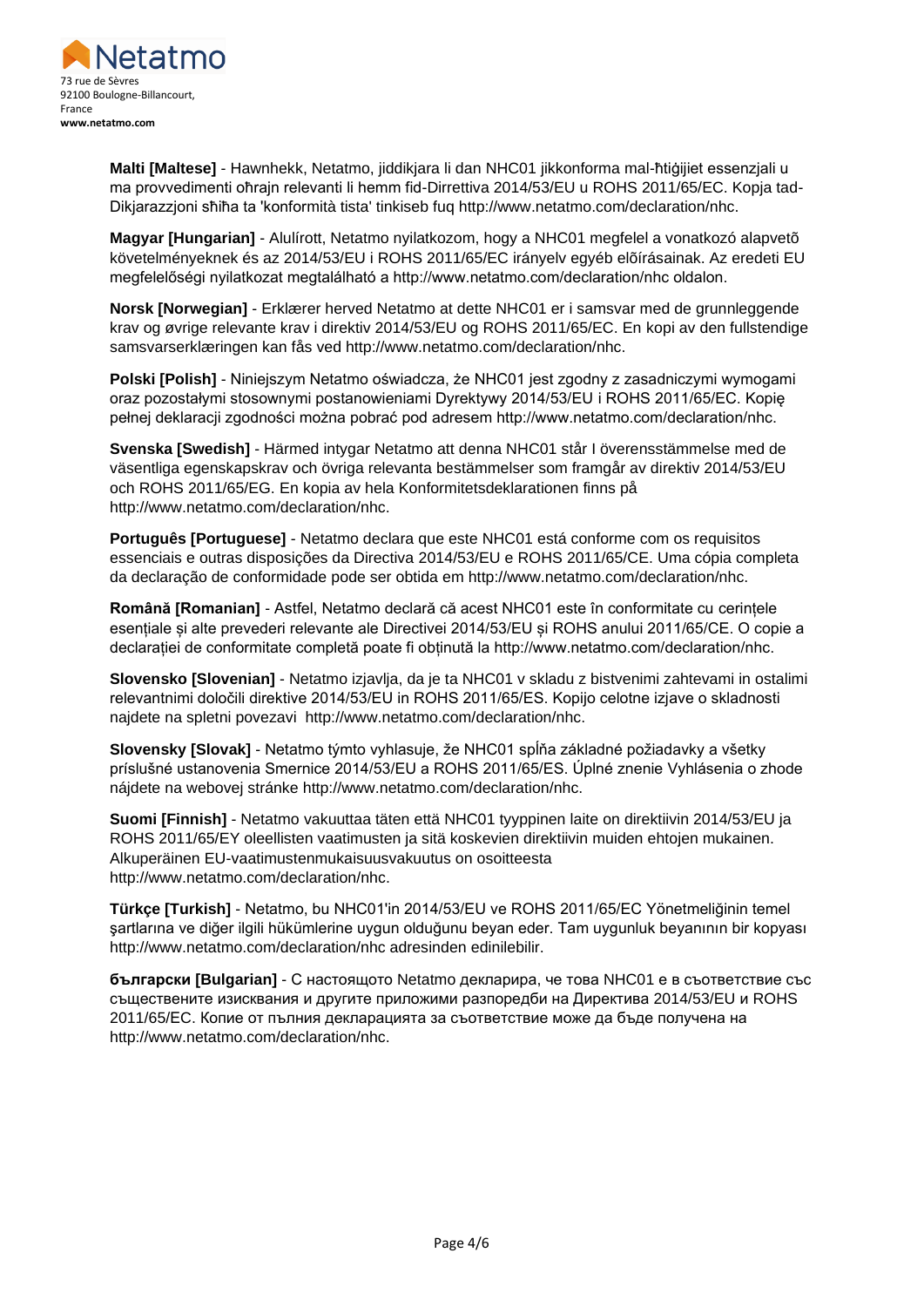

# **United States of America – FCC Statements**

## **FCC ID**

The device has for FCC id: N3A-NHC01

#### **FCC Statement**

This equipment has been tested and found to comply with the limits for a Class B digital device, pursuant to part 15 of the FCC rules. These limits are designed to provide reasonable protection against harmful interference in a residential installation.

This equipment generates, uses and can radiate radio frequency energy and, if not installed and used in accordance with the instructions, may cause harmful interference to radio communications. However, there is no guarantee that interference will not occur in a particular installation.

If this equipment does cause harmful interference to radio or television reception, which can be determined by turning the equipment off and on, the user is encouraged to try to correct the interference by one or more of the following measures:

- Reorient or relocate the receiving antenna.
- Increase the separation between the equipment and receiver.
- Connect the equipment into an outlet on a circuit different from that to which the receiver is connected.
- Consult the dealer or an experienced radio/TV technician for help.

#### **FCC Radiation Exposure Statement**

This equipment complies with FCC RF radiation exposure limits set forth for an uncontrolled environment.

This transmitter should be installed and operated with a minimum distance of 20 centimeters between the radiator and your body and must not be co-located or operating in conjunction with any other antenna or transmitter.

This equipment complies with Part 15 of the FCC Rules. Operation is subject to the following two conditions: (1) This device may not cause harmful interference, and (2) This device must accept any interference received, including interference that may cause undesired operation.

#### **Caution!**

The manufacturer is not responsible for any radio or TV interference caused by unauthorized modifications to this equipment. Such modifications could void the user's authority to operate the equipment.